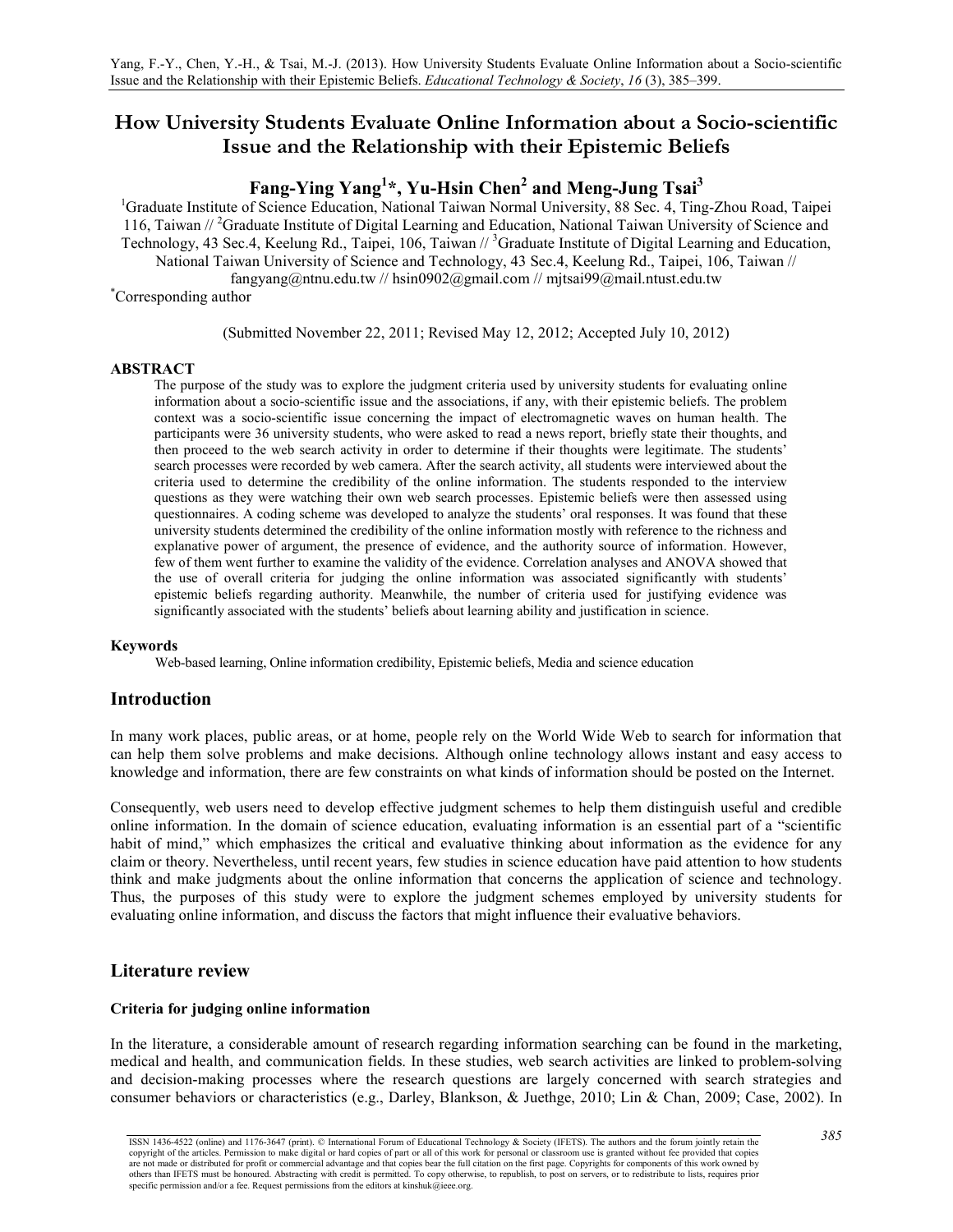the last ten years, the World Wide Web has become a popular open source of information that can be easily accessed. However, since web information is often posted without proper screening, the issue about how web users evaluate the credibility of online information receives an increasing amount of attention from information researchers.

To justify online information, information researchers propose five key criteria—accuracy, authority, objectivity, currency, and coverage—as a guideline for information credibility (Metzger, 2007). However, empirical studies show that information seekers in general do not spend all of their mental efforts on evaluating the content of the online information. They determine its credibility largely by considering the characteristics of source, the quality of the data, the reputation of the source, the site's presentation, or sometimes only the surface features, depending on the search context (e.g., Eysenbach & Kohler, 2002; Fogg, Soohoo, Danielson, Marable, Stanford, & Trauber, 2003; Walthen & Burkell, 2002; Metzger, 2007).

In the context of learning, Metzger Flanagin, and Zwarun (2003), found that although college students used the Web extensively for searching for general and academic information, they seldom verified what they found. Kimsey and Cameron (2005) reported that college students lacked the critical thinking skills to evaluate the credibility of online information. Sundin and Francke (2009) showed that upper secondary school learners (around age 17 and 18) in a social science program displayed unsophisticated search skills, and also had a hard time evaluating the credibility of information they found on the Web. Julien and Barker (2009) also demonstrated a similar result with students in biology classes. Zuccala (2010) showed that when searching the online open access of research literature, users referred to science journalists as fact interpreters. Meanwhile, universities and scholars were considered more credible as information sources. Studies that have examined the practice of the five key criteria mentioned previously demonstrated that these criteria were not used frequently in students' responses, and on many occasions, only one or two were applied (Metzger, 2007; Julien & Barker, 2009). In sum, the studies reviewed above suggest that inadequate criterion systems are employed by learners for evaluating online information.

In the domain of science education, a major topic of discussion regarding Internet technology is how to incorporate the WWW source into instructional design. A popular instructional approach is the inclusion of online search activities as a part of the curriculum (Jonassen, Peck, & Wilson, 1999; Linn, Davis, & Bell, 2004; Relan & Gillani, 1997; Tsai, 2005). In general, it has been shown that such activities promote self-regulated learning and help learners to construct knowledge. More recently, to enhance search abilities and outcomes, a number of researchers have directed their attention to information needs, searching skills or strategies, and learner characteristics (Howard & Massanari, 2007; Jansen, Booth, & Smith, 2009; Liang & Tsai, 2010; Tsai, 2009; Hwang, Tsai, Tsai, & Tseng, 2008). Although the roles that the online search activities can play in promoting knowledge construction have been recognized by science educators, until recently few studies have examined how learners evaluate online information during a web search. A thorough examination of this issue can reveal students' reasoning modes, providing baseline information for curriculum design aimed at promoting evaluative and reflective thinking.

Although literature about information credibility has been accumulating in recent years, most available studies used self-report surveys or after-task interviews to assess students' evaluation performances. There are also studies confined to off-line environments (Mason, Boldrin, & Ariasi, 2010; Mason, Arisai, & Boldrin, 2011). The main problem of these methods is that they could not reflect the judgment criteria that students naturally employ during a particular search task. Thus, in this study, an attempt was made to address this issue. The first research question is: "During a naturalistic task, by what criteria did university students evaluate online information when they were exposed to a science-related issue that involves science and its application?"

## **Epistemic beliefs and its relevance to the evaluative intention**

In the previous section, we argued that web users and learners at different levels tend to not employ legitimate schemes for evaluating online information. Information researchers have proposed a checklist training approach for improving evaluative ability. Basically, the approach emphasizes the one-by-one use of the five key criteria mentioned previously to guide the evaluation process (Metzger, 2007). Although the approach is useful, we found that users' information needs (motivations), ability, and the problem contexts mediate the evaluation results (Fritch & Cromwell, 2001; Walthen & Burkell, 2002; Dutta-Bergman, 2004; Metzger, 2007). Hence, we believe that an indepth investigation of these factors will help clarify problems regarding how and why web users employ or do not employ criteria necessary for judging online information.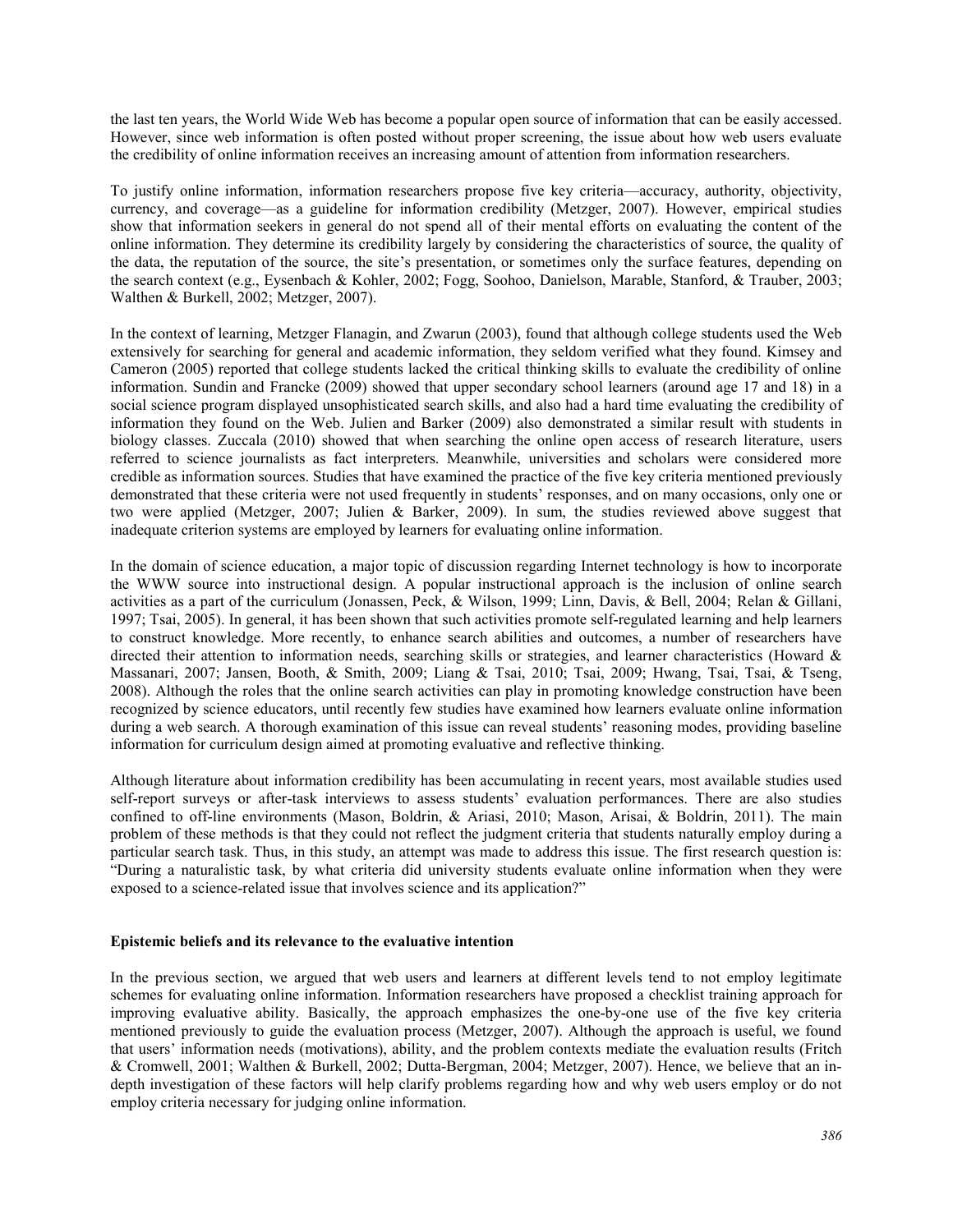As mentioned, information research points out that user motivation and ability moderate the degree to which users evaluate online information. According to Metzger (2007), user motivation is related to personal or situational factors. Thus, other than the task demands, personal goals, values, and beliefs would determine whether an information searcher has found what he or she needs.

In this study, we propose an investigation of the belief construct. In particular, we are interested in the students' personal epistemic beliefs. Kitchener (1983) put forward that human cognition could be differentiated into three levels of activities at the cognitive, metacognitive, and epistemic levels. The epistemic level of cognitive activity involves personal reflections on or thinking about the epistemological assumptions about knowledge and knowing. Some researchers argue that personal beliefs about learning also constitute epistemological assumptions (Schommer, 1993). In the literature, different terminologies and models have been proposed to describe the above-mentioned personal reflections, such as personal epistemology, personal epistemological beliefs/perspectives, and epistemic beliefs. Though there are still disagreements among psychologists about the nature and definitions of personal epistemological assumptions, empirical studies have found that personal beliefs about knowledge, knowing, and learning seem to mediate thinking, decision-making and knowledge construction (Kitchener, 1983; King & Kitchener, 1994; Hofer & Pintrich, 1997; 2002; Schommer, 1993; Yang, 2005; Yang & Tsai, 2010).

In the context of web-based learning, many studies have found significant associations between epistemic beliefs and learning approaches as well as outcomes (Soloman, 2000; Hartley & Bendixen, 2001; Tsai, 2004; Yang & Tsai, 2008; Yang & Chang, 2009. Recent studies regarding web searching (Tsai, 2004; Tsai & Tsai, 2003) have indicated that learners' beliefs about the subject knowledge to be learned have a large effect on online search behaviors. Moreover, two recent studies found that college and high-school students were able to activate their epistemic beliefs when doing web searches about a controversial science issue (Mason, Boldrin, & Ariasi, 2010; Mason, Arisai, & Boldrin, 2011). Based on these studies, we believe that epistemic beliefs should also play a critical role in mediating the use of judgment criteria for evaluating online information. Thus, the second research question in the study is, "To what extent were the students' personal epistemic beliefs related to the judgment criteria used for evaluating the online information?"

## **Research method**

## **Subjects**

The participants of the study were 36 university students taking introductory courses in science education in two national universities in Taiwan. These students were aged from 20 to 25 and voluntarily took part in the study. Most of the subjects were science majors. Four were social science majors.

## **Assessments Interview with "meta-recall" technique for assessing the judgment criteria**

To study the students' search behavior, we used an information search platform called Meta-Analyzer, developed by Hwang and colleges (2008), to record online search performance. This online platform was able to record the total search time, navigating time, and websites that the web searchers visited and explored. To assess their judgment criteria, we developed an interview protocol coupled with a "meta-recall" technique for data collection. The metarecall was a concept inspired by a previous work conducted by Tsai (2001), who assessed students' cognitive structure using the interview procedure coupled with a meta-listening technique. In most studies that employ the interview method, subjects are usually asked to think aloud about what they did during an activity after the activity has been completed. Such a procedure suffers from the fact that subjects might not be able to track their actions precisely because of the high cognitive demand on their memory. To reduce the memory load, we used an online camera, WebCam, to record all the user actions displayed on the computer screen during the search task. After the search task, participants took part in interviews during which they were shown their own search processes and were asked to comment on the credibility of the websites that they had visited or skipped as displayed in their own search records. With the aid of this meta-recall technique, the students were brought back to the moments when they were checking the online information. We believed that the students' responses would therefore reflect more closely the actual criteria they used for evaluating the online information.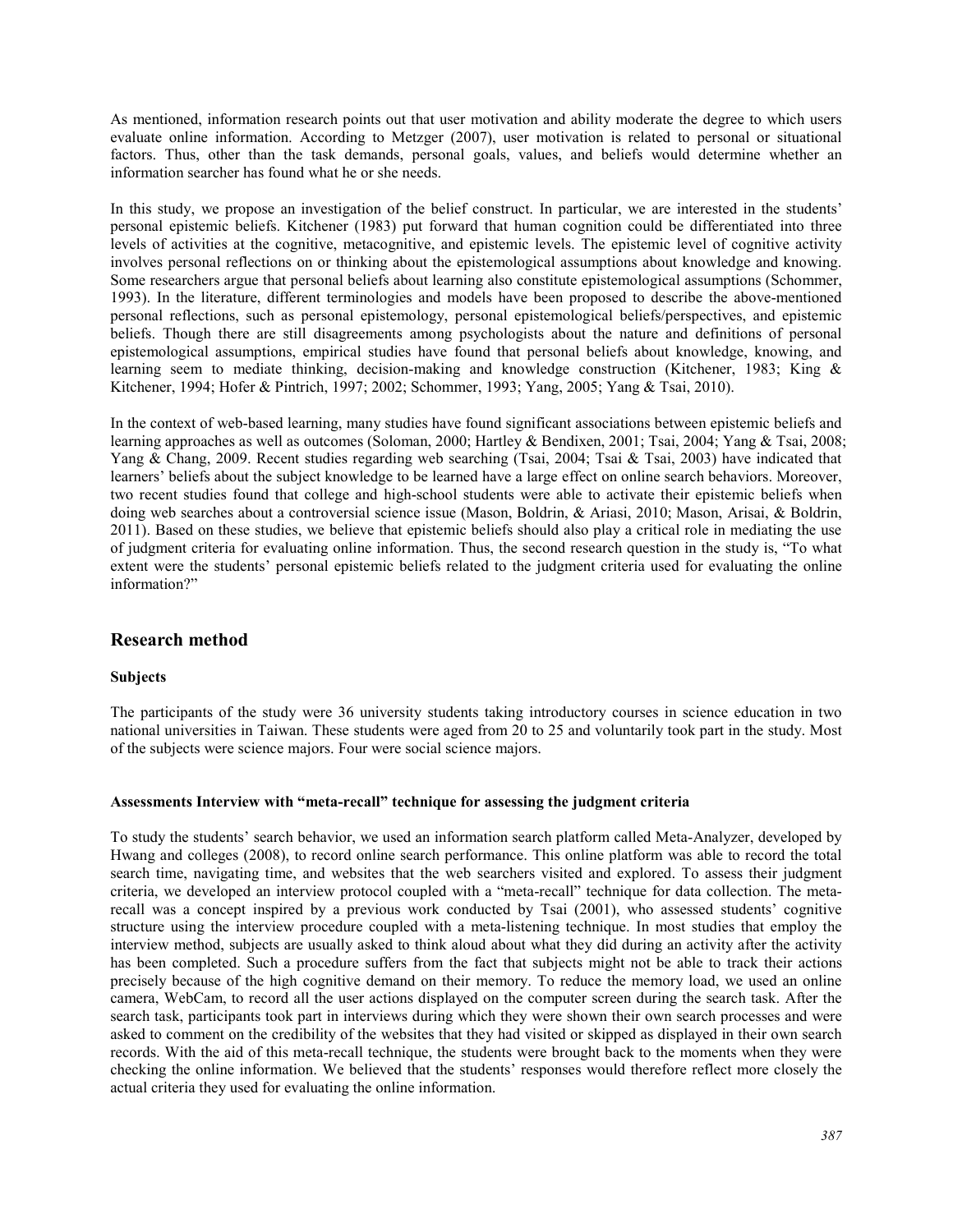## **Tools for assessing epistemic beliefs**

To explore different aspects of the students' epistemic cognition, two questionnaires of epistemological beliefs were employed in the study. One is the Revised Epistemology Questionnaire (REQ) modified from Schommer's Epistemology Questionnaire (EQ) (Schommer-Aikin, 2004). The other is the Scientific Epistemology Questionnaire (SEQ), originally developed by Conley et al. (2004). The REQ is a domain-general tool, while SEQ focuses specifically on the knowledge of science.

The 36-item REQ was adapted and reduced from the 63-item Schommer's Epistemological Questionnaire (EQ) for college students (Schommer, 1998. The REQ was developed by factor analysis with 350 university students in Taiwan. Four epistemological factors were abstracted from the factor analysis: (a) authority knowledge, with 6 items (Cronbach's  $\alpha = 0.52$ ), (b) certain knowledge, with 10 items (Cronbach's  $\alpha = 0.68$ ), (c) simple knowledge, with 11 items (Cronbach's  $\alpha = 0.65$ ), and (d) Innate Ability with 9 items (Cronbach's  $\alpha = 0.71$ ). According to Hofer and Pintrich (2002), the domain-general construct of personal epistemology suffers somewhat from ambiguous definitions and uncertainty about the core constituents. Therefore, the existing epistemology questionnaires developed based on the domain-general assumptions were usually not particularly reliable. However, Hatcher and Stepanski (1994) have claimed that, for social science studies, a Cronbach's alpha coefficient even as low as 0.55 can be recognized and accepted for statistical consideration. Accordingly, except for "authority knowledge," which was slightly below this requirement, the alpha values of these epistemic factors were statistically acceptable. The factor structure of REQ was similar to EBQ (32 items) developed by Quian and Alvermann (1995), who employed the previous version of EQ and the same analysis procedure.

The 26-item, five-point Likert-style SEQ questionnaire was developed by Conley and others (Conley, Pintrich, Vekiri, & Harrison, 2004). It also consists of four factors, namely source (five items, Cronbach's  $\alpha = 0.82$ ); certainty (six items, Cronbach's  $\alpha = 0.79$ ); development (six items, Cronbach's  $\alpha = 0.66$ ); and justification (9 items, Cronbach's  $\alpha$  = 0.76). In brief, "source" concerns the belief in authority knowledge, "certainty" refers to the belief in the right answer, "development" measures the belief about science as an evolving and changing subject, and "justification" focuses on how individuals justify knowledge. The SEQ questionnaire was translated into Chinese and has been tested with Taiwanese samples (Liang & Tsai, 2010)

## **Procedure**

The study involved activities of decision-making and online information searching. The problem context was a socio-scientific issue, namely "whether the electromagnetic waves (EMW) emitted by a cellular phone base station would cause cancer." Participants were first asked to write down their prior beliefs about whether EMWs are harmful to human health, and then two news reports from different standpoints regarding the effects of EMWs emitted from cellular base stations were given to the participants to read. They were then asked to write down their preferred position. Afterward, the students were asked to search freely on the World Wide Web in order to decide if their thoughts were legitimate. There was no time limit for their search because it was our intention to create a naturalistic task environment. Each student's search process was screen-captured by the WebCam software. Once the information search activity stopped, the interviews coupled with the meta-recall technique, as described in the instrument section, were conducted right away to probe the students' thoughts about the issue, and their criteria for judging the credibility of the information on the Web. The questionnaire surveys for epistemic beliefs were administered after the interviews.

## **Data analysis**

## **Probing students' judgment criteria**

As mentioned, to probe students' criteria for judging the online information, their whole online search processes were recorded and then shown during the interviews. The students were asked one webpage after another as they were displayed in their records to explain why they visited a particular website or stayed on some particular online information, and whether and why they thought the particular source or information was reliable. The interviews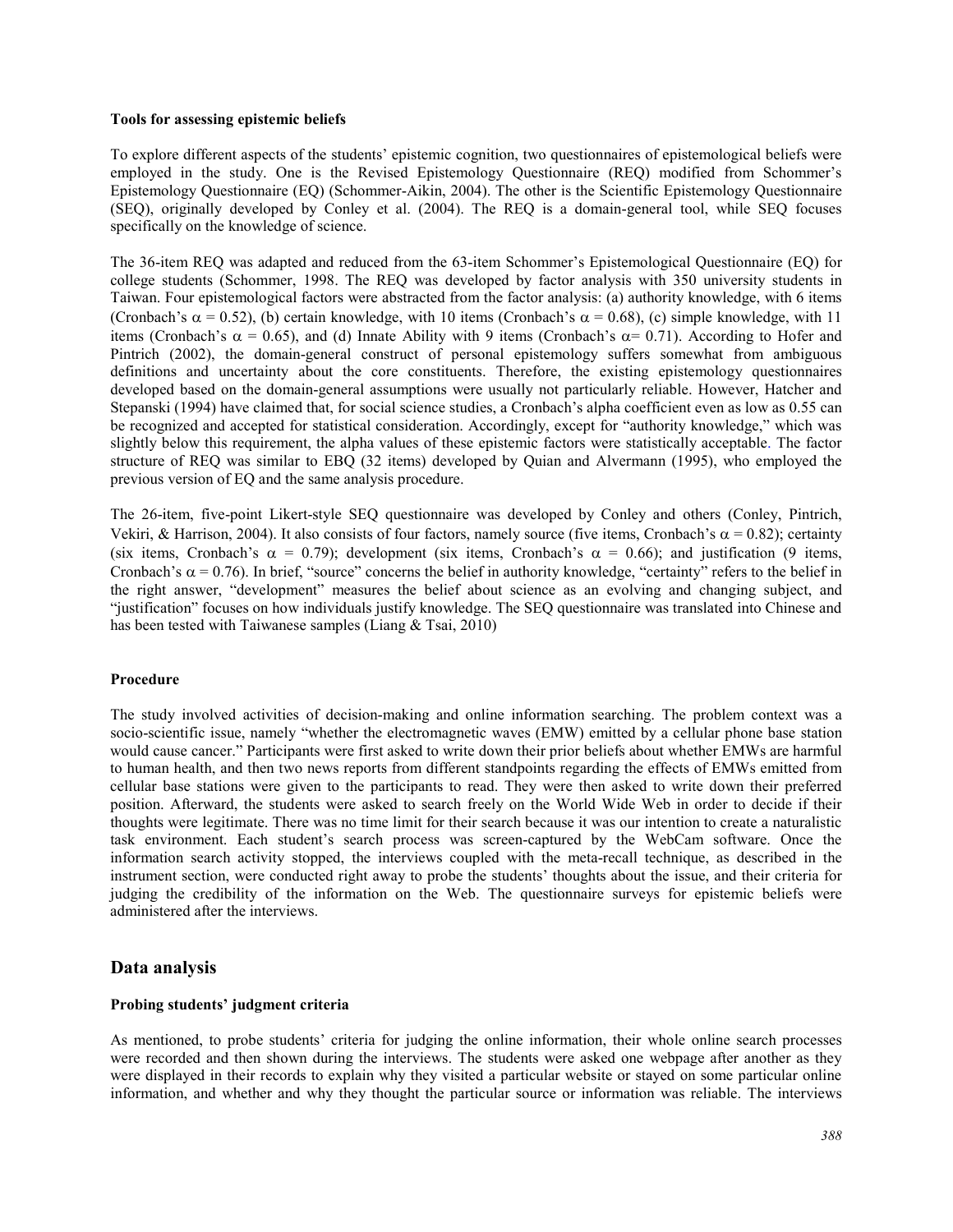were tape-recorded and afterward, all the responses were transcribed and analyzed according to the content analysis procedure.

To analyze the students' responses, we developed a coding scheme. Initially, the five key criteria identified in the literature regarding the credibility of the online information were considered, including accuracy, authority, objectivity, currency, and coverage (or scope) (Metzger, 2007). However, when analyzing the students' responses, we found that they actually displayed more complicated judgment systems for distinguishing the online information. Two aspects of information frequently appeared in the student responses, namely the content and the source of the information.

As far as content was concerned, the students proposed different concerns about the online information, such as whether the description was clearly and logically stated, whether the information was up-to-date (consistent with the currency criterion), whether the information was given without taking sides (aligned to the objectivity criterion), whether there were numerical data stated in the information, and so forth. As a matter of fact, the content criterion in many ways also overlapped with the coverage criterion, defined by the information research.

When speaking about the source of the information, many students would check whether the information was from authority sources including professional organizations, books, science magazines (the authority criterion), or other sources open to the public. In addition to the content and source categories, quite a few students talked about whether the online information was consistent with their own experiences, beliefs, and prior understandings.

Consequently, a coding scheme for assessing the online judgment criterion was constructed. Table 1 shows the main evaluation categories (indicated by "aspect"), the associated requirement of each aspect, the major criterion, and examples of student responses. Five students' responses were randomly selected for the inter-coder agreement analysis after the final coding scheme was established. The agreement was higher than 93%. The slight difference was discussed and reconciled. A single coder then did the rest of the coding analysis.

| Aspect  | Requirement                         | Major criteria             | Student responses (examples)                                                                                                            |
|---------|-------------------------------------|----------------------------|-----------------------------------------------------------------------------------------------------------------------------------------|
|         | Argument                            | Richness                   | It provided detailed information about the standards for<br>the emission of electromagnetic waves (such as                              |
|         |                                     |                            | boundary conditions).                                                                                                                   |
|         |                                     | Power of explanation       | The information contained explanative information.<br>$\bullet$<br>It explained the cause and effects.                                  |
|         |                                     | Clear scope                | It provided well-defined definitions and conditions of                                                                                  |
|         |                                     |                            | $\bullet$<br>the damage.                                                                                                                |
| Content |                                     | Clear reference            | It provided background information of who posted the<br>$\bullet$<br>information (such as<br>occupation<br>and academic<br>background). |
|         |                                     | Objectivity                | It provided information of both sides.<br>٠                                                                                             |
|         | Logical and structured<br>statement |                            | The arguments were logically and clearly stated.<br>$\bullet$                                                                           |
|         | Evidence                            | Controlled study           | There was a controlled experiment/study.<br>$\bullet$                                                                                   |
|         |                                     | Empirical data             | It provided numerical data in the text.<br>$\bullet$                                                                                    |
|         |                                     | Repetition                 | It was only a one-time human experiment. More<br>$\bullet$<br>experiments are needed.                                                   |
|         | Format                              | Science report             | It was a medical report.<br>$\bullet$                                                                                                   |
|         |                                     | Descriptions of real cases | They showed real incidents.<br>$\bullet$                                                                                                |
|         | Organization<br>Authority           |                            | The information was provided by some research<br>$\bullet$<br>organization.                                                             |
|         |                                     |                            | It was from a global group or organization.<br>٠                                                                                        |
| Source  | Expert                              | Authority                  | The information was provided by a scientist.<br>$\bullet$                                                                               |
|         |                                     |                            | It was posted by people with a proper background.<br>٠                                                                                  |
|         | Website                             | Public accessibility       | It was from a wiki.                                                                                                                     |

|  |  |  |  | <i>Table 1.</i> The categories, aspects, major criteria and student responses for evaluating the online information |
|--|--|--|--|---------------------------------------------------------------------------------------------------------------------|
|  |  |  |  |                                                                                                                     |
|  |  |  |  |                                                                                                                     |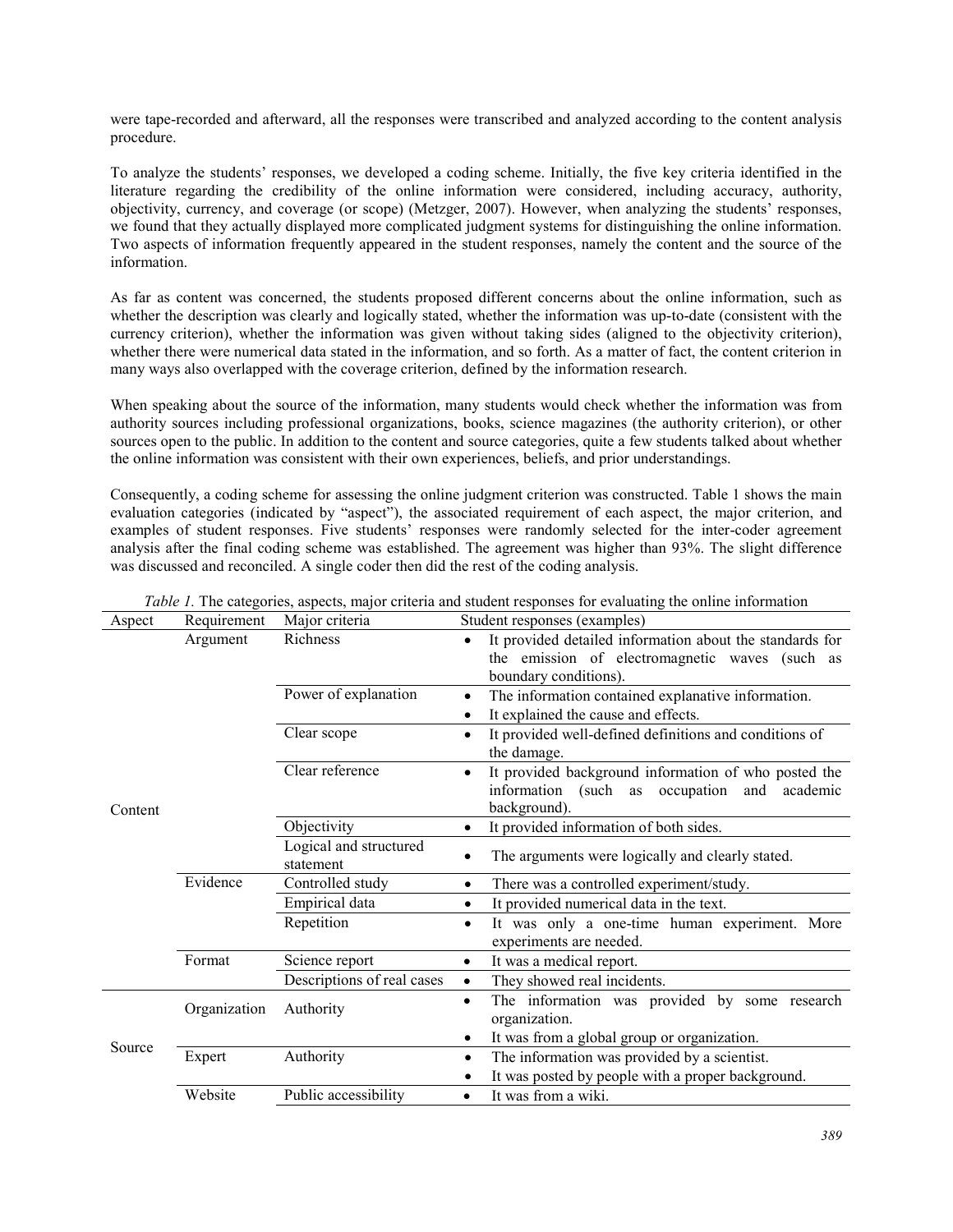|          | Reliability |                     | English sites are more reliable.         |
|----------|-------------|---------------------|------------------------------------------|
|          | Document    | Authority           | It was a book chapter.                   |
|          |             |                     | It was from a thesis.                    |
| Personal |             | Belief/theory       | It was consistent with what I believe.   |
| domain   |             | Prior understanding | It was consistent with my understanding. |

#### **Analyzing personal epistemic perspectives and their associations with the use of judgment criteria**

As mentioned in the instrument section, two questionnaires (REQ and SEQ) were used to assess the students' epistemic perspectives in both general and science domains. Both REQ and SEV have four factors. Thus, the mean scores of each factor were calculated and compared via descriptive and correlation analyses. Meanwhile, to crossanalyze the students' judgment criteria and their epistemic beliefs, correlation analyses and one-way ANOVA were performed.

## **Result**

## **The overall web search**

According to the meta-analyzer records, the average time of a web search was  $14.76$  minutes (*SD* = 7.75) and the mean number of visited web sites was 10.09 (*SD* = 6.44). Among the visited sites, non-science-related websites were visited more often (mean =  $8.49$ ,  $SD = 5.51$ ) than science-related sites (mean = 1.60,  $SD = 1.59$ ).

## **The criteria used for judging the online information**

The coding result of the students' judgment criteria is shown in Figures 1 to 4. Basically, as Table 1 reveals, three aspects of online information, namely content, source, and personal aspects, could be extracted from the participants' responses. In the content aspect, the web searchers would consider three requirements. The first is the argument requirement: "Were the arguments well presented?" The second is the evidence requirement: "Was there any empirical evidence?" The third was the format requirement: "What types of online information were more reliable?"

To satisfy the argument requirement, whether the information provided enough details and varieties of viewpoint (richness), and whether the information contained sufficient explanations of the cause and effects (explanative power) were the two major criteria frequently mentioned by the participants (higher than 30%). Some students (about 25%) paid attention to whether the information was well organized and logically stated, and whether the conditions for the facts to occur and the extent of the effects were explicitly described (scope). However, only about 22% of participants were concerned with whether the information was objectively expressed without taking sides (objectivity), and even fewer students (about 10%) reflected on whether the information was up-to-date (currency). The coding result is shown in Figure 1.

Since the problem context of the study was science-related, most students expressed the need for evidence. As presented in Figure 2 for the evidence request, most participants considered the presence of empirical data (mentioned by 66.7% of the participants). Nevertheless, less than half of the students (about 42%) went further to check if the data came from repeated studies or had been mentioned many times in other online sources. About 30% of the students mentioned that related claims should be drawn based on controlled studies. Some participants (22%) expected to see descriptions of how the studies were done. In short, for some university students, empirical data alone could not guarantee the validity of the online information. How the data were obtained and tested were also critical points to be considered. However, the percentage distributions showed that most students did not exercise multiple criteria to justify evidence.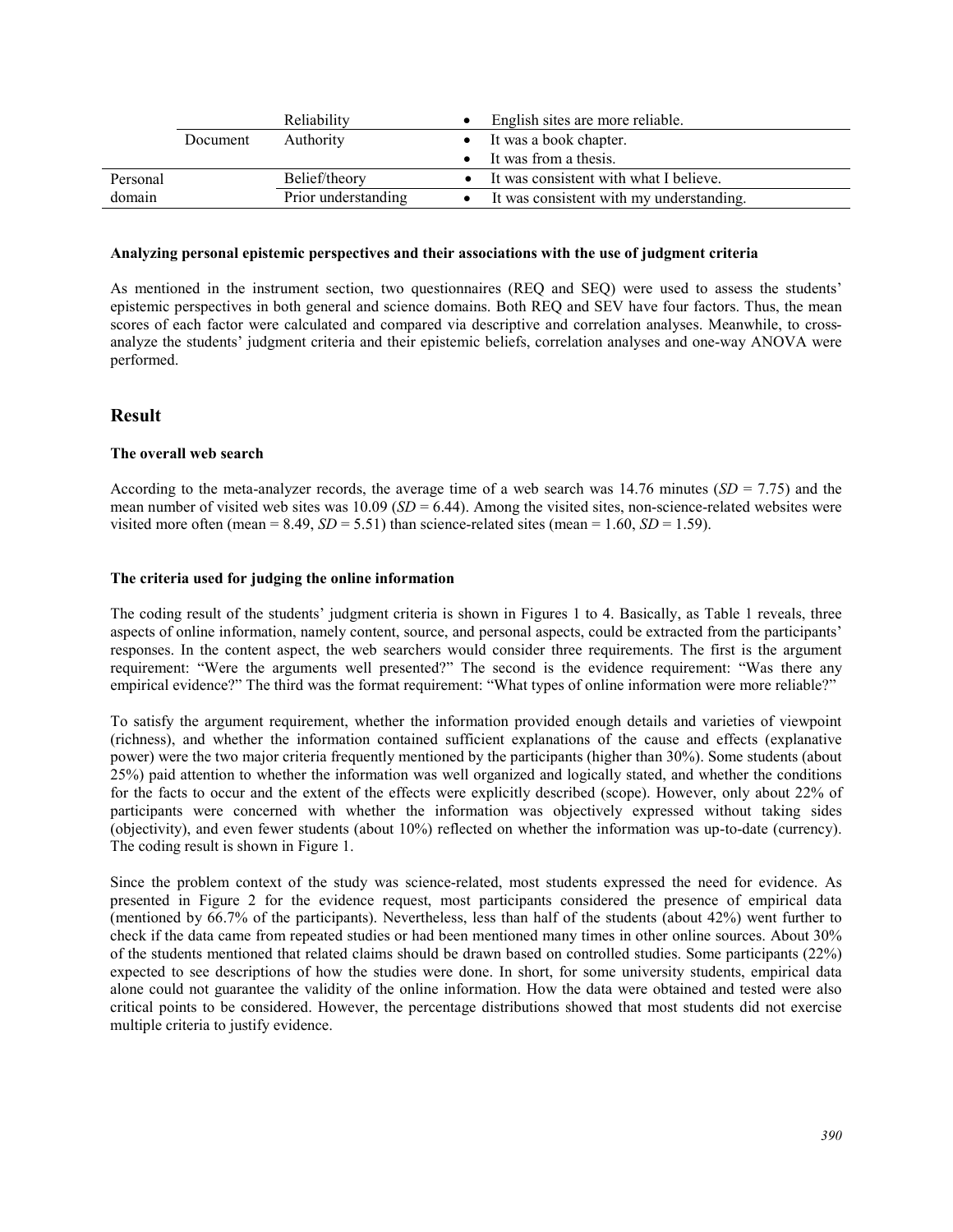

*Figure 1*. Percentage of students per argument criterion



*Figure 2*. Percentage of students per evidence criterion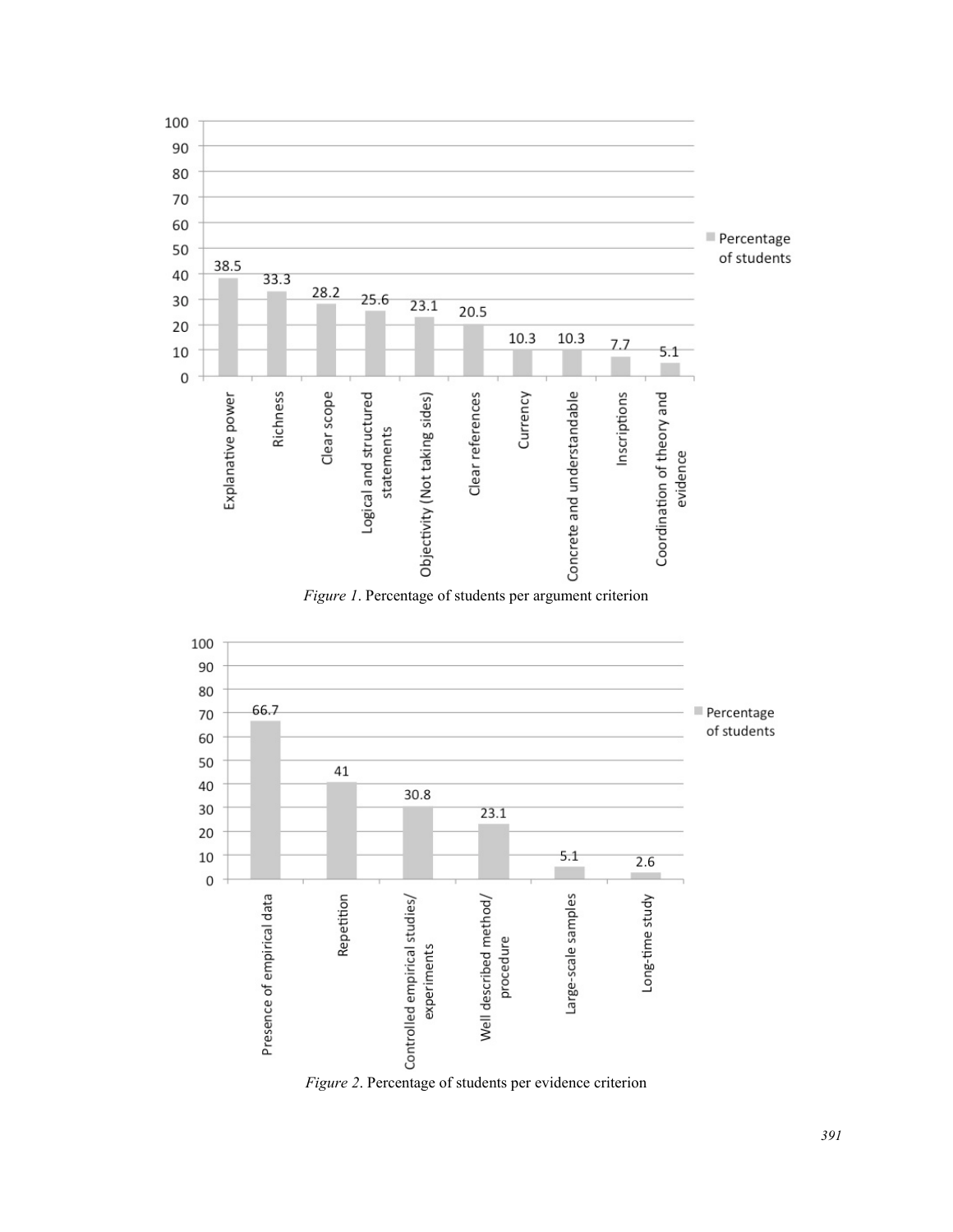The frequency analysis of the criteria for "evidence" is shown in Table 3. We found that the majority of participants (about 86%) recognized the need for scientific evidence. Among these students, most were able to pinpoint one criterion, but only 36% of students went further to question the quality of the evidence.

|                    | <i>Tuble 5.</i> The numbers and percentages of condence criteria |            |
|--------------------|------------------------------------------------------------------|------------|
| Number of criteria | Number of subjects                                               | Percentage |
|                    |                                                                  |            |
|                    |                                                                  | 50.0       |
|                    |                                                                  | 22.2       |
|                    |                                                                  |            |
|                    |                                                                  | 2.8        |
| Total              |                                                                  | 100.0      |

*Table 3.* The numbers and percentages of "evidence" criteria

Furthermore, as indicated in the "format" requirement (see Figure 3), about 39% of the participants mentioned that the information would be more reliable if it was a science report or a description of real incidents.



*Figure 3.* Percentage of students per format criterion

From the students' responses, we found that "source" was a vital aspect for them to look at. In general, as shown in Figure 4, information that came from authority (or professional) sources, such as professional organizations or expert figures, was considered to be trustworthy. In addition, if the information came from online sources that were open to the public, the degree of legitimacy might be increased. Finally, it was found that over 55% of students tended to take serious consideration of their own beliefs or understandings about the EMW issue when making judgments.

Students' uses of these criteria in terms of mean numbers are displayed in Table 4. The mean number of overall criteria (referred to as CRITERIA in Table 4) used in judging the online information was 6.42. On average, the students recognized two aspects of the online information, and they were able to pinpoint four judgment requests. Meanwhile, they considered approximately four criteria on average in the content aspect and more than one in the source aspect. As for the personal aspect, over half of the subjects (55.6%) mentioned either their personal beliefs or prior understanding of the issue. The mean numbers of criteria of the two most frequently mentioned requirements in the content aspect are also listed in Table 4. They are "argument" and "evidence." As noted, our subjects used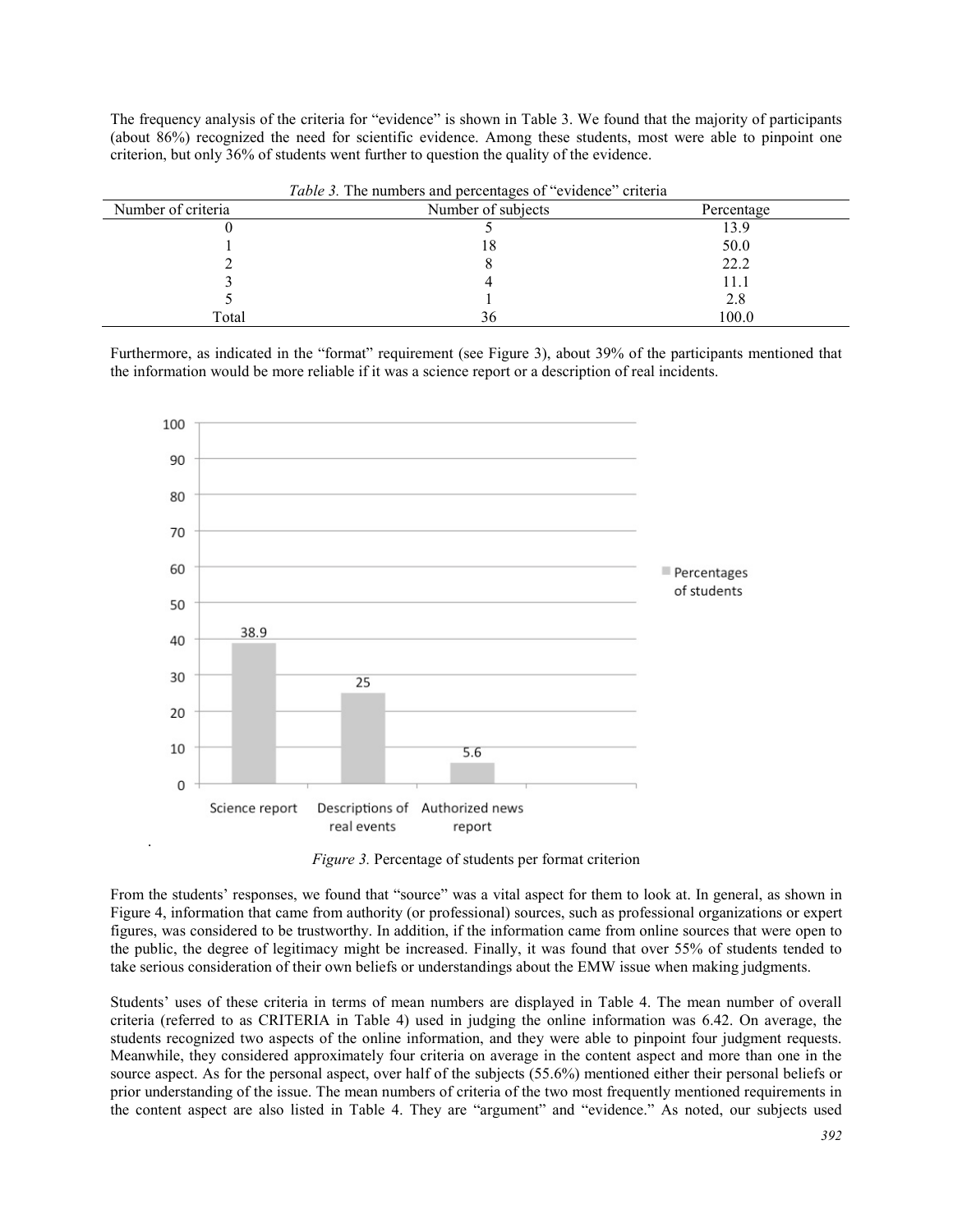approximately two criteria to examine the arguments presented in the online information, but only 1.42 to evaluate evidence.



*Figure 4.* Percentage of students per format criterion

| Criteria category     | Minimum | - - -<br>Maximum | Mean | SĽ   |
|-----------------------|---------|------------------|------|------|
| <b>ASPECT</b>         |         |                  | 2.31 | 0.62 |
| <b>REQUIREMENT</b>    |         |                  | 4.25 | 1.25 |
| SOURCE <sup>T</sup>   |         |                  | 1.50 | l.28 |
| CONTENT <sup>1</sup>  |         |                  | 4.36 |      |
| PERSONAL <sup>1</sup> |         |                  | 0.53 | 0.51 |
| $ARGUMENT^2$          |         |                  | 2.11 | 1.26 |
| EVIDENCE <sup>2</sup> |         |                  | 1.42 | 1.05 |
| CRITERIA              |         |                  | 6.42 | 2.38 |

| Table 4. The numbers of judgment criteria used for judging the online information |  |  |  |  |
|-----------------------------------------------------------------------------------|--|--|--|--|
|                                                                                   |  |  |  |  |

Note:  $1 =$  components of "aspects";  $2 =$  requirements of "content"

## **Students' epistemic beliefs**

As mentioned above, two questionnaires, REQ and SEQ, were administered to assess the students' epistemic beliefs. All participants ( $n = 36$ ) completed the REQ survey, but only 32 completed the SEQ. Tables 5 and 6 present the descriptive statistics for the REQ and SEQ results. According to Table 5, the university students in this study tended to agree that knowledge, in a general sense, comes from authority (mean = 3.04,), but they thought more or less that knowledge is uncertain (mean = 2.77). On the other hand, when asked about scientific knowledge (as Table 6 shows), they seemed to have doubts about authority source (mean  $= 2.45$ ) and believed to some extent that scientific knowledge is uncertain (mean = 2.65). Meanwhile, they agreed that scientific knowledge undergoes development and justification.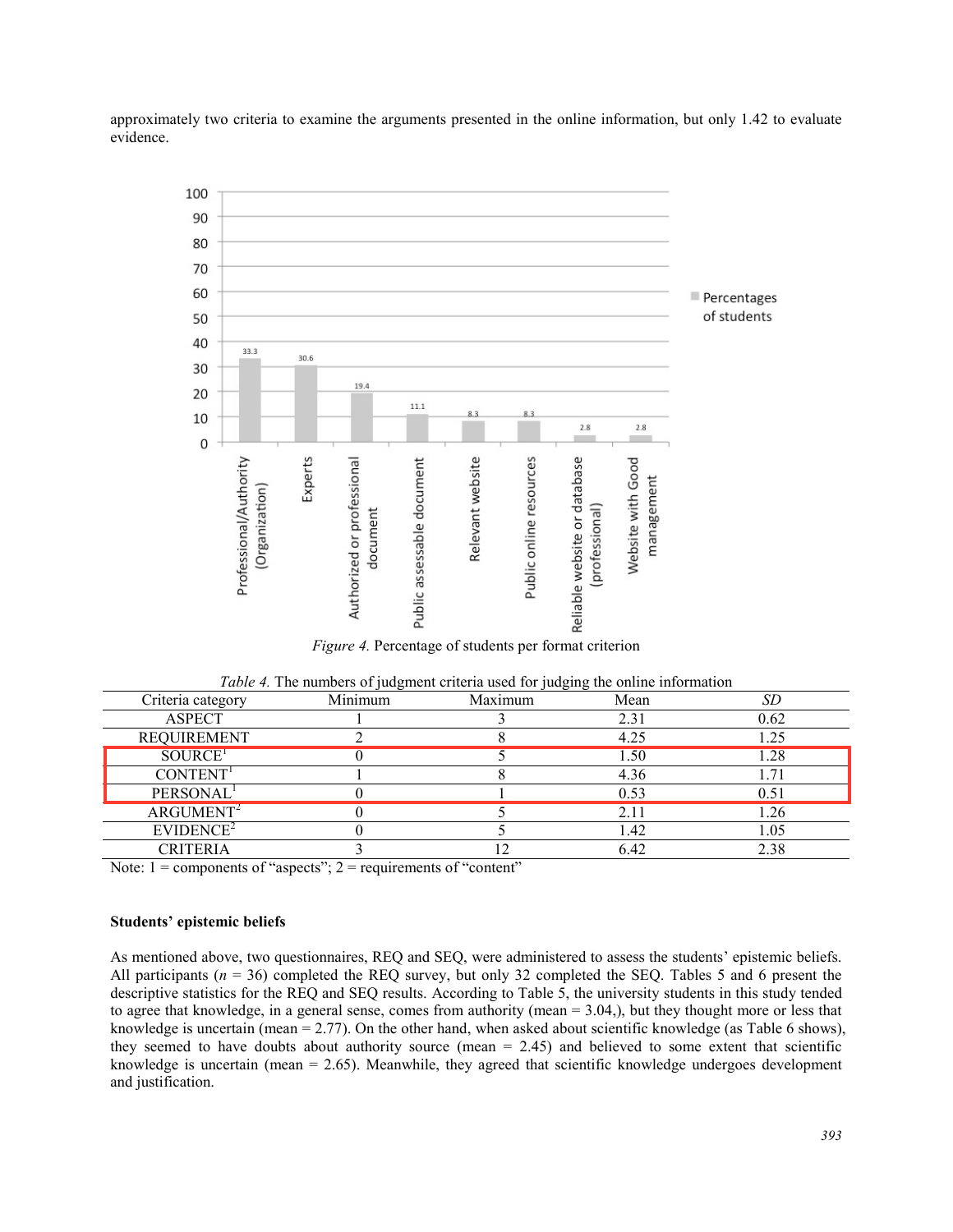| Table 5. The factor structure and scores of REQ (on a five-point Likert scale, $n = 36$ ) |      |             |             |  |  |  |  |
|-------------------------------------------------------------------------------------------|------|-------------|-------------|--|--|--|--|
| Factor                                                                                    | Item | Reliability | Mean $(SD)$ |  |  |  |  |
| AUTHORITY KNOWLEDGE (AK)                                                                  |      | 0.52        | 3.04(0.51)  |  |  |  |  |
| <b>CERTAIN KNOWLEDGE (CK)</b>                                                             |      | 0.68        | 2.77(0.53)  |  |  |  |  |
| <b>INNATE ABILITY (IA)</b>                                                                |      | 0.65        | 2.22(0.42)  |  |  |  |  |
| SIMPLE KNOWLEDGE (SK)                                                                     |      | 0 71        | 2.04(0.53)  |  |  |  |  |
|                                                                                           |      |             |             |  |  |  |  |

 $T_{\rm eff}$   $\sim$   $T_{\rm eff}$   $\sim$   $T_{\rm eff}$  structure and scores of  $R_{\rm eff}$  scale,  $\sim$  36)

| <i>Table 6.</i> The factor structure and scores of SEQ (on a five-point Likert scale, $n = 32$ ) |  |  |
|--------------------------------------------------------------------------------------------------|--|--|
|--------------------------------------------------------------------------------------------------|--|--|

|                   |      | $\sim$      |             |
|-------------------|------|-------------|-------------|
| Factor            | Item | Reliability | Mean $(SD)$ |
| SOURCE (S)        |      | 0.81        | 2.45(0.61)  |
| CERTAINTY (C)     |      | 0.79        | 2.65(0.72)  |
| DEVELOPMENT (D)   |      | 0.58        | 4.42(0.49)  |
| JUSTIFICATION (J) |      | 0.66        | 4.23(0.42)  |

Table 7 reveals the associations between REQ and SEQ. As the table displays, beliefs in authority knowledge and certain knowledge in general (AK and CK) were significantly correlated to beliefs in authority sources and certain knowledge in science (S and C). Belief in the simple structure of knowledge in general (SK) was negatively correlated with beliefs in development and justification in science (D and J) to a rather high degree. In addition, belief in innate ability was moderately correlated with belief in certain knowledge in science and negatively correlated with belief in development and justification in science. In sum, epistemic beliefs regarding knowledge and learning in general were associated from moderate to high degrees with beliefs about the nature of scientific knowledge and the construction of scientific knowledge.

| <i>Table /</i> . Correlations between REQ and SEQ factors $(n = 32)$ |           |          |           |             |  |  |  |
|----------------------------------------------------------------------|-----------|----------|-----------|-------------|--|--|--|
|                                                                      |           |          |           |             |  |  |  |
|                                                                      | 0.43*     | $0.52**$ | $-0.17$   |             |  |  |  |
|                                                                      | $0.34(*)$ | $0.35*$  | $-0.12$   | 0.04        |  |  |  |
|                                                                      |           | $0.38*$  | $-0.35*$  | $-0.31$ (*) |  |  |  |
|                                                                      | $-0.17$   |          | $-0.47**$ | $-0.63**$   |  |  |  |

 $T<sub>ab1a</sub>$  7. Correlations between  $\overline{DEO}$  and  $\overline{SEO}$  factors (*n* 

 $*_{p}$  < 0.05; \*\* *p* < 0.01; (\*) *p* < 0.1

## **Associations between the use of judgment criteria and epistemic beliefs**

To find out the associations, if any, between the use of judgment criteria and epistemic beliefs, we conducted a correlation analysis. According to the Spearman's rho analysis, the factor of authority knowledge in REQ was significantly correlated with the number of argument criteria  $(r = -0.39, p < 0.05)$  and approximately correlated with the total number of criteria used in judgment ( $r = -0.26$ ,  $p < 0.1$ ). As for SEQ, the factor of authority source was approximately associated with the number of argument criteria in the content aspect ( $r = -0.32$ ,  $p < 0.1$ ) and the number of overall criteria ( $r = -0.27$ ,  $p < 0.1$ ). In sum, the correlation analyses revealed that the number of criteria used in judging online information seemed to be more apparent in relation with beliefs in authority. It seems that the more students believed in authority, the fewer criteria they would apply to examine the content of online information.

In addition to the correlation analysis, an in-depth investigation was carried out by the one-way ANOVA. The criterion categories in Table 3 were included in the analysis. To perform one-way ANOVA, we grouped the students into three levels indicating high (H), mean (M), and low (L) criterion usage. The mean numbers of the criteria, as shown in Table 3, plus or minus 0.5 standard deviation, were used as the grouping standards. Since the number in each usage level was uneven, the test of homogeneity of variance was performed to examine the equality of the group variances. The significant findings reported here survived the test.

The ANOVA result showed that among these criterion categories, usage levels of the argument, and evidence criteria in the content aspects were statistically associated with the students' epistemic beliefs. Tables 8 and 9 demonstrate the findings.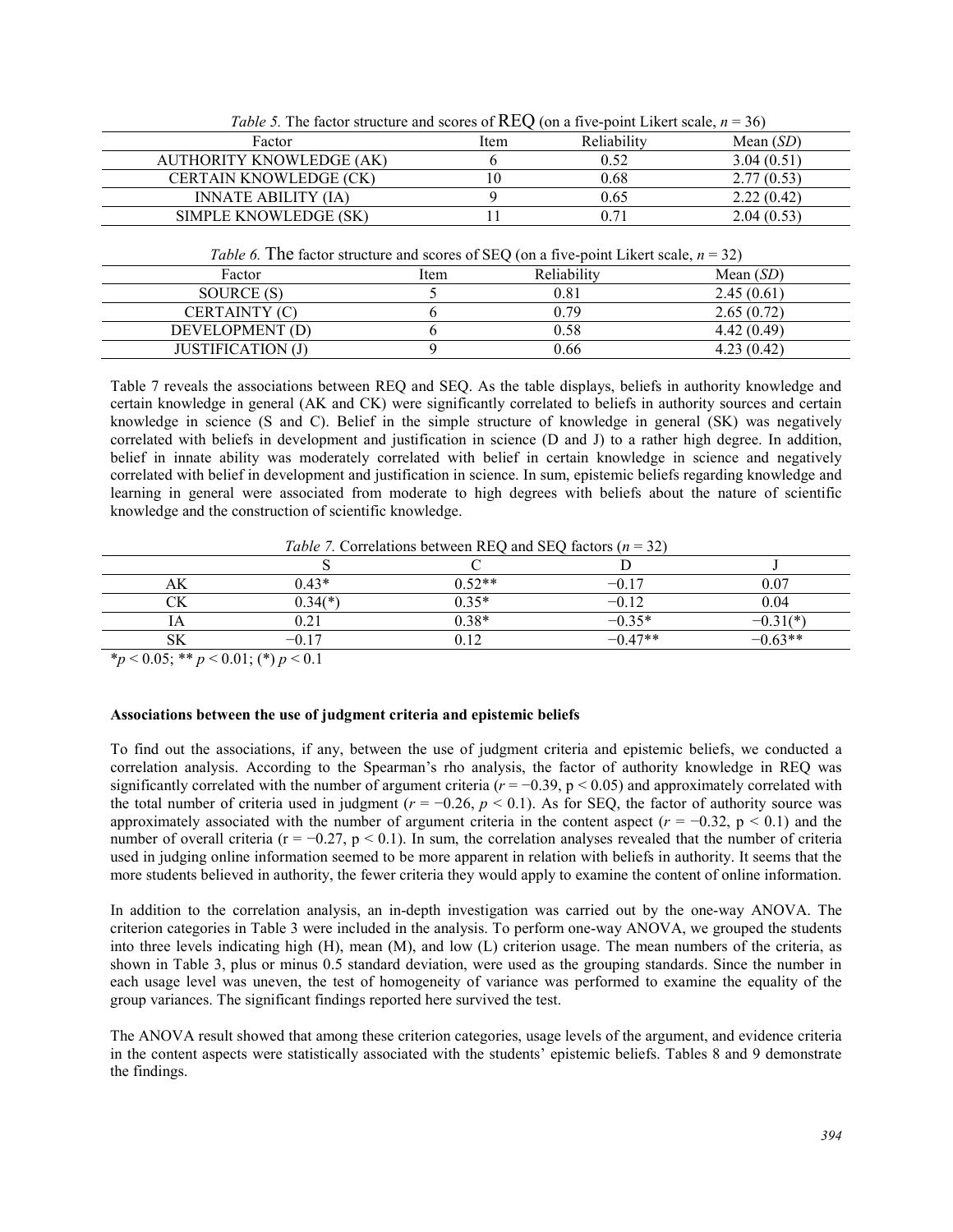|                   |                |                |      |      |           | ANOVA <sup>2</sup>        |
|-------------------|----------------|----------------|------|------|-----------|---------------------------|
| Epistemic beliefs | Usage $level1$ | $\overline{N}$ | Mean | SD   | F         | Post-hoc analysis         |
| <b>REQ</b>        | ⊥              | 5              | 2.00 | 0.29 | $3.57*$   | Level $2 >$ Level $3(*)$  |
| Innate            | M              | 18             | 2.36 | 0.43 |           |                           |
|                   | H              | 13             | 2.03 | 0.33 |           |                           |
| <b>REQ</b>        |                | 5              | 1.64 | 0.35 | $3.00(*)$ | Level $2 >$ Level $1(*)$  |
| Simple            | M              | 18             | 2.23 | 0.59 |           |                           |
|                   | H              | 13             | 1.98 | 0.41 |           |                           |
| <b>SEQ</b>        |                | 4              | 4.92 | 0.10 | $3.02(*)$ | Level $1 >$ Level $2(*)$  |
| Development       | M              | 15             | 4.28 | 0.42 |           |                           |
|                   | Η              | 13             | 4.40 | 0.56 |           |                           |
| <b>SEQ</b>        |                | 4              | 4.61 | 0.14 | $3.38*$   | Level $1 >$ Level 2 $(*)$ |
| Justification     | M              | 15             | 4.07 | 0.42 |           |                           |
|                   | Η              | 13             | 4.32 | 0.40 |           |                           |

*Table 8.* One-way ANOVA for epistemic beliefs and the use of evidence criteria

Notes:

1. Level L—no criterion used; level M—one criterion used; level H—more than one criterion used

2.  $\ast p < 0.05$ ; ( $\ast$ )  $p < 0.1$ 

*Table 9.* One-way ANOVA for epistemic beliefs and the use of the argument criteria

|                         |                |    |      |      |           | ANOVA <sup>2</sup>      |
|-------------------------|----------------|----|------|------|-----------|-------------------------|
| Epistemic beliefs       | Usage $level1$ | N  | Mean | SD   |           | Post-hoc analysis       |
|                         |                |    | 3.26 | 0.29 | $4.34*$   | Level $1 >$ Level $3^*$ |
| <b>REQ</b><br>Authority | M              | 12 | 3.14 | 0.43 |           | Level $2 >$ Level 3 (*) |
|                         | Н              |    | 2.74 | 0.33 |           |                         |
|                         |                |    | 2.76 | 0.88 | $2.40(*)$ |                         |
| <b>SEQ</b>              | M              | 10 | 2.40 | 0.41 |           |                         |
| Authority source        | H              |    | 2.22 | 0.37 |           |                         |

Notes:

1. Level L—one criterion used; level M—two criteria used; level H—more than two criteria used

2.  $\binom{p}{0.05}$ ; (\*)  $p \le 0.1$ 

The post-hoc analyses displayed in Table 8 show that those in the high-usage level (that is, those who used more than one evidence criterion) to evaluate the online information tended to believe less in their innate ability. However, those who did not mention any evidence criteria (low usage) seemed to hold a stronger idea that knowledge is not just simple, piecemeal facts but has complicated structure and that scientific knowledge undergoes development and justification. As far as the use of argument criteria was concerned, the post-hoc analyses in Table 9 indicate that more criteria were used by students who believed less in authority.

## **Discussion**

## **Use of judgment criteria**

Our study demonstrates that when judging online information that involves scientific investigations, these university students activated complicated judgment systems to evaluate the credibility of the information. According to the content analysis, the students in this study paid rather high attention to the content and source aspects of the information. They examined the richness and explanative power of the arguments, required empirical evidence, and checked if the information came from authority sources. With respect to the five key criteria proposed by the information researchers, students in this study considered more the coverage and authority criteria but less the accuracy, objectivity, and currency criteria. This result was consistent with previous findings (e.g., Metzger, 2007; Julien & Barker, 2009). From the students' responses, it was also evident that they had employed various criteria beyond the scope of the five main criteria. These findings imply a lack of understanding of the information credibility of adult learners.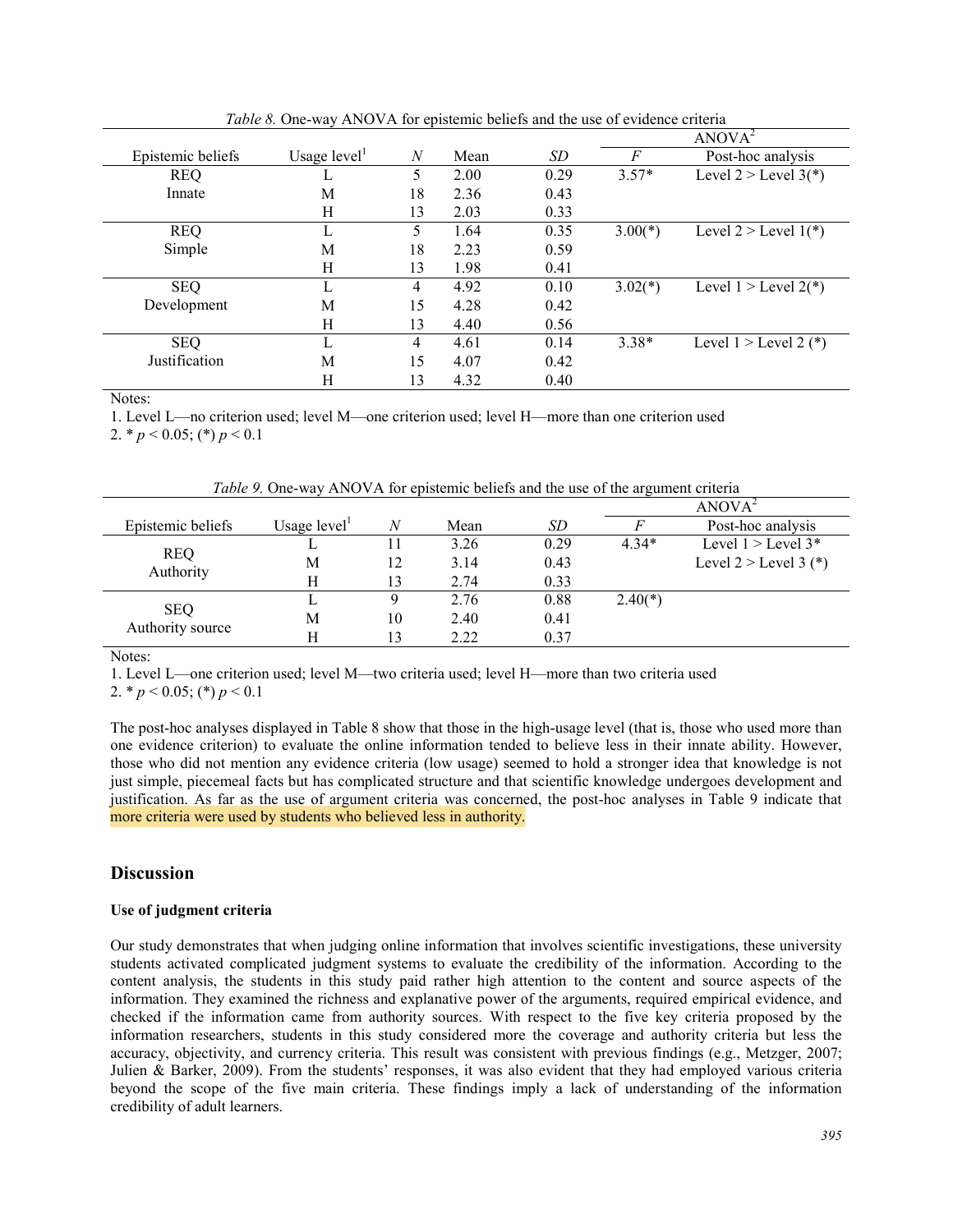In the process of scientific argumentation, the inclusion of evidence is crucial for making a sound argument. However, while the evidence request was important for verifying the scientific claims, it is not explicitly included in the literature of information credibility. Even though, by definition, the evidence criterion might conceptually overlap the accuracy criterion, the former specifies the process of science. Hence, it is suggested that the evidence request, including the presence of empirical data and quality of evidence, should be regarded as a key criterion for the credibility of online information that involves scientific arguments. In this study, we found that most participants recognized the need for scientific evidence, but less than half went further to question the quality of the evidence. Such a finding echoes previous findings that even adults do not understand the role evidence plays in scientific argumentation (Kuhn, 1991).

## **The associations between students' epistemic beliefs and evaluation behaviors**

In this study, we also investigated a psychological factor that theoretically motivates the practice of judgment criteria, that is, the students' epistemic beliefs. One domain-general (REQ) and one domain-specific (SEQ) questionnaire were used to assess their beliefs. The correlation analysis found medium to high degrees of association between some of the factor scores of the two instruments, which indicate an overlap of the epistemic conceptions assessed by the two instruments.

The relationship between the students' epistemic beliefs and their use of judgment criteria was examined by correlation analysis and ANOVA. The correlation analyses showed that the more criteria used to examine the content of arguments, the less belief in authority the student had. The result of the one-way ANOVA also confirmed this finding. On the other hand, one-way ANOVA found that the use of criteria for verifying the presence and quality of evidence seemed to interact with beliefs in innate ability, the simplicity of knowledge, and development in science and justification in science. Further ad hoc analyses demonstrated that while students who exercised more evidencebased criteria tended to hold lower beliefs in their innate ability, some with lower scores in simple knowledge (indicating that they held the idea that knowledge is rather complex) mentioned no evidence at all. Similarly, students who gave higher scores for their beliefs about development and justification in science might not even recognize the role of evidence.

The above findings suggest complicated interactions between the use of evidence-related criteria and students' epistemic beliefs regarding learning ability, knowledge structure, and the construction of scientific knowledge. Although many students displayed advanced epistemic beliefs, not all of them recognized that evidence needs to be justified. In other words, even when students have seemingly developed advanced epistemic beliefs, they might still lack an in-depth understanding of the role of evidence in the development of scientific knowledge. The participants of this study could have regarded evidence as a part of scientific knowledge, and consequently found no need to justify it. This finding is consistent with previous studies showing that adults and adolescents tend to lack a proper understanding of the nature of evidence and theory (e.g., Kuhn, 1991; Yang, 2005). However, it should be noted that we conducted the correlation analysis and ANOVA in an attempt to probe possible relationships. Future studies should include large-scale samples or experimental designs to study in-depth the role of epistemic beliefs in the evaluation process.

## **Educational implications**

As discussed above, the participants of this study were able to practise complicated schemes to evaluate online information, but the schemes deviated from what information researchers have defined for information credibility. These findings suggest a need for training or learning activities aimed at promoting the understanding of information credibility. In particular, emphasis should be placed on accuracy, objectivity, and currency. As suggested by information researchers, a checklist approach based on the "big five" criteria (Metzger, 2007) would be a good way to focus web users' attention on the critical aspects of online information. Noticeably, considering the nature of the issue discussed in this study, which involved consideration of scientific information, the validity of evidence should also be included as a major criterion for information credibility. Accordingly, we recommend that the design of the training program for information credibility should take into consideration the problem context and the nature of information to be discussed.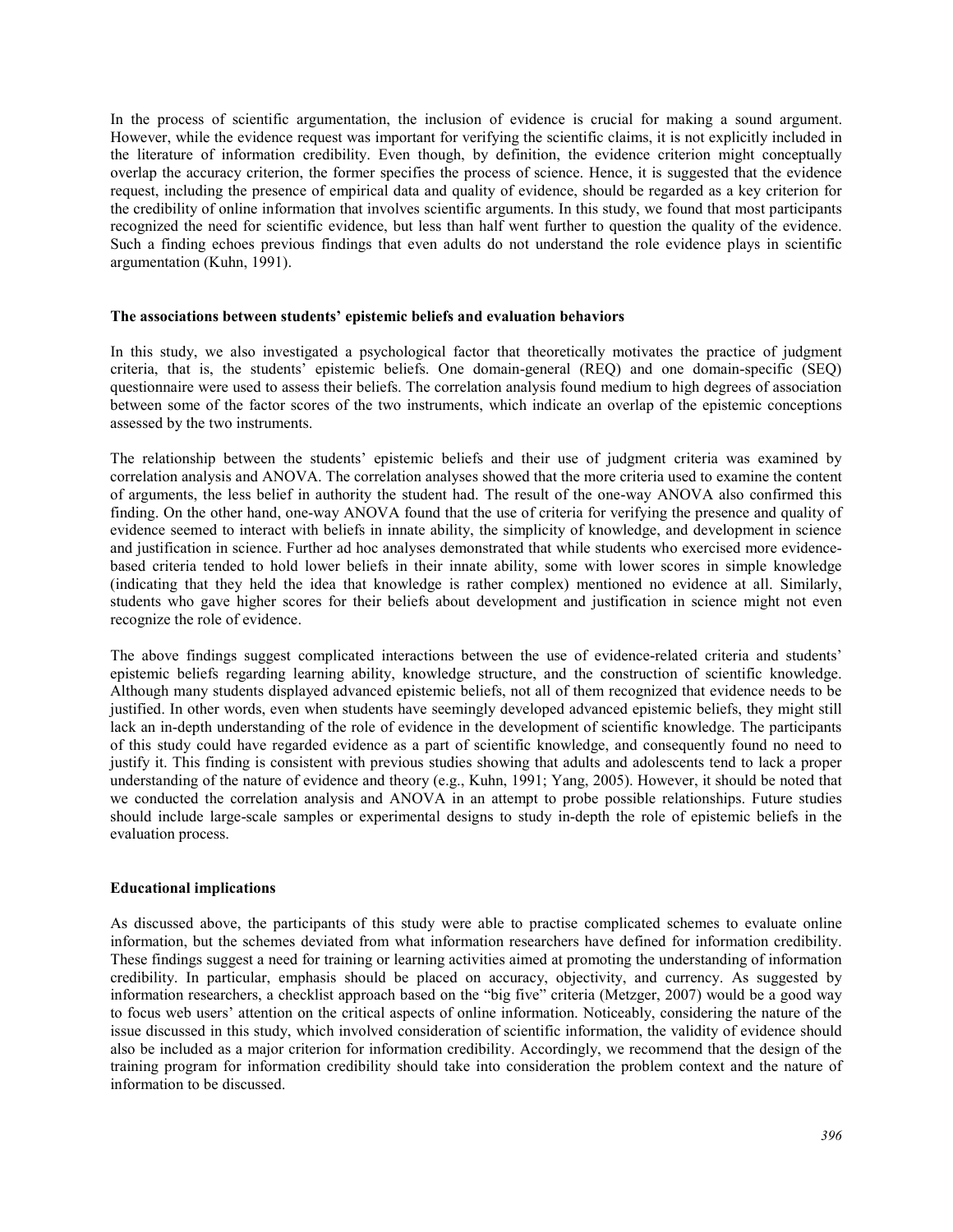In this study, we show that the use of criteria is associated with personal epistemic beliefs. This finding suggests that students' practices of judgment schemes could not be solely explained by unfamiliarity with information credibility. A thorough exploration of the nature of knowledge and the process of knowledge construction is critical for enhancing learners' intention to use the essential criteria mentioned in the study. It is thus recommended that, prior to the training program for information credibility, trainees should be given opportunities to reflect on their own personal views about the nature of knowledge and knowing. In this way, both trainer and trainees will have a chance to reach an agreement on the credibility criteria.

Another fact revealed by the study is that, after years of science education, university students majoring in science might still hold naïve views about scientific evidence. This finding is a warning for science educators because it implies that scientific knowledge could have still been portrayed in schools as an end product without the process of justification (Duschl, 1990). While there are many reform efforts to be made, teachers can make use of online resources to design curricula that emphasize scientific argumentation that allows learners to experience the process of knowledge construction in science (Duschl & Osborne, 2002). Course activities that include the searching and evaluation of online information related to controversial science issues or socio-scientific issues, such as the one presented in this study, could be an effective way to bring about discussions on the development of science and scientific knowledge.

#### **Limitations and the future development of the study**

Although by way of the qualitative and quantitative analyses, this study made an attempt to reveal the criterion system employed by university students for evaluating online information, and how the use of criteria might be affected by students' epistemic beliefs, generalization of the study results should be made with caution. First, this study involved 36 university students who were mostly majoring in science. Considering the optimum requirements of quantitative analysis, the small number of subjects involved and the lack of students with non-science backgrounds would reduce the power of generalization. In terms of future research, a thorough and large-scale investigation with students from various academic backgrounds is recommended. Such a large-scale study will allow a further discussion of the prior knowledge effect. In addition, given that the current study analyzed students' evaluative criteria one by one, it is also expected that a large-scale study that applies cluster analysis may further reveal whether certain criteria are activated together. Second, since the study was mainly explorative in nature, whether a learning or training process can effectively change students' evaluative behavior as claimed in the previous section remains an open question. Thus, in the future, it is necessary to conduct experimental studies that aim to examine whether students' evaluation behaviors can be changed or guided by the instructional treatments.

## **Acknowledgements**

The funding of the work was supported by National Science Council in Taiwan under the grant numbers of NSC [95-](https://nscnt12.nsc.gov.tw/RS09/Modules/Personal/Personal_Researcher_index.aspx) [2511-S-003-026-MY3,](https://nscnt12.nsc.gov.tw/RS09/Modules/Personal/Personal_Researcher_index.aspx) NSC 100-2631-S-003-006- and NSC 100-2511-S-003-039-MY3.

## **References**

Case, D. O. (2002). *Looking for information: A survey of research on information seeking, needs, & behavior.* San Diego, CA: Academic Press.

Conley, A. M., Pintrich, P. R., Vekiri, I., & Harrison, D. (2004). Changes in epistemological beliefs in elementary science students. *Contemporary Educational Psychology, 29(2)*, 186–204.

Duschl, R. (1990). *Restructuring science education*. NY, NY: Teachers College Press.

Duschl, R., & Osborne, J. (2002). Supporting and promoting argumentation discourse in science education. *Studies in Science Education, 38*(1), 39–72.

Darley, W. K., Blankson, C., & Juethge, D. J. (2010). Toward an integrated framework for online consumer behavior and decision making process: A review. *Psychology & Marketing*, *27*(2), 94–116.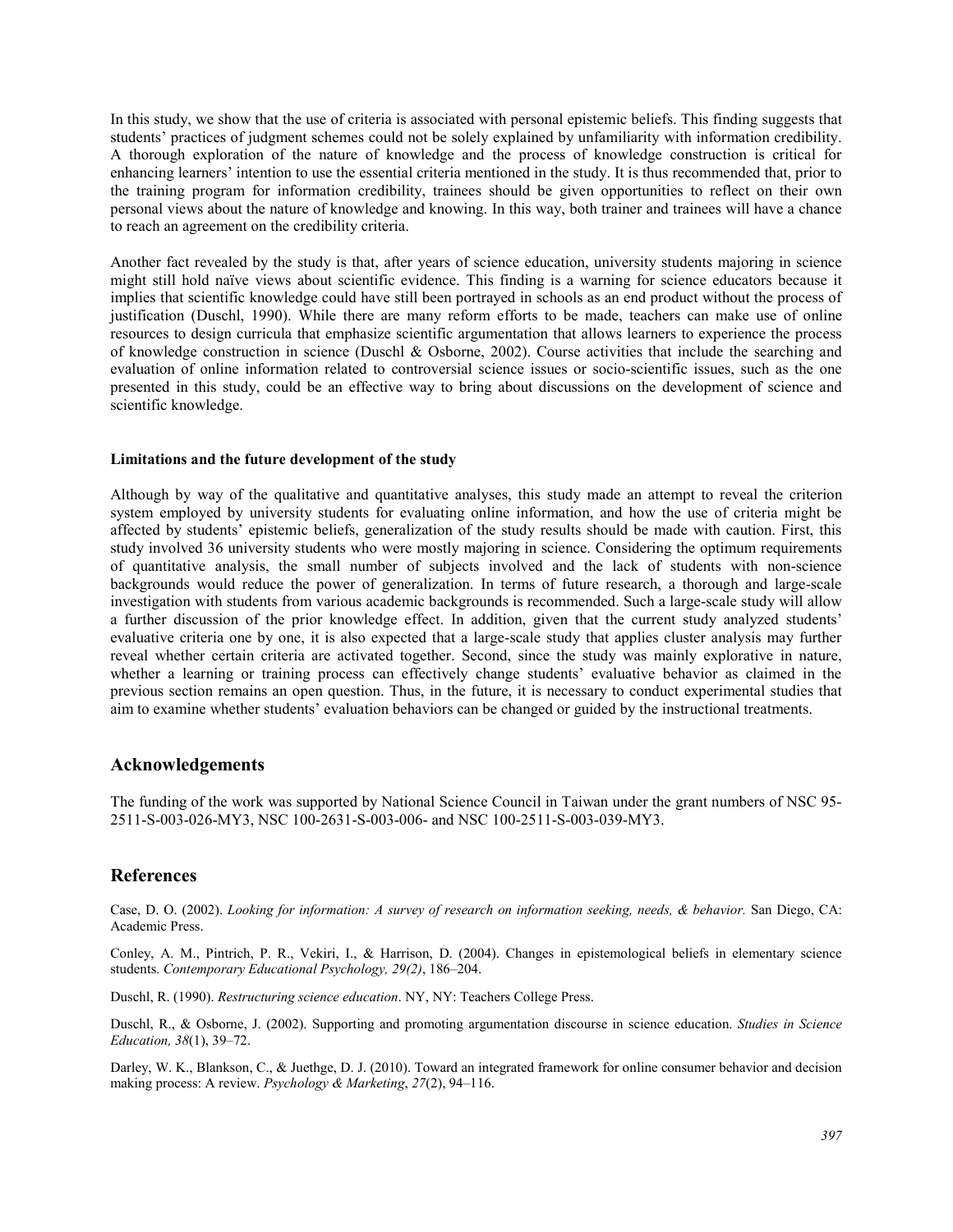Dutta-Bergman, M. J. (2004). The impact of completeness and web use motivation on the credibility of e-health information. *Journal of Communication, 54*(2), 253–269.

Eysenbach, G., & Kohler, C. (2002). How do consumers search for and appraise health information on the World Wide Web? Qualitative study using focus groups, usability tests, and in-depth interviews. *British Medical Journal, 324*(7337), 573–577.

Fogg, B. J., Soohoo, C., Danielson, D. R., Marable, L., Stanford, J., & Trauber, E. R. (2003, June). *How do users evaluate the credibility of web sites? A study with over 2,500 participants*. Paper presented at the Proceedings of the 2003 Conference on Designing for User Experiences, San Francisco, CA. Retrieved March 17, 2013, from http://portal.acm.org/citation.cfm?doid=997078.997097

Fritch, J. W., & Cromwell, R. L. (2001). Evaluating internet resources: Identity, affiliation, and cognitive authority in a networked world. *Journal of the American Society for Information Science and Technolog*y*, 52*(6), 499–507.

Hartley, K., & Bendixen, L. D. (2001). Educational research in the Internet age: Examining the role of individual characteristics. *Educational Researcher, 30*(9), 22–26.

Hatcher, L., & Stepanski, E. J. (1994). *A step-by-step approach to using the SAS system for univariate and multivariate statistics.*  Cary, NC: SAS Institute.

Hofer, B. K., & Pintrich, P. R. (1997). The development of epistemological theories: Beliefs about knowledge and knowing and their relation to learning. *Review of Educational Research, 67*(1), 88–140.

Hofer, B. K., & Pintrich, P. R. (Eds.). (2002). *Personal epistemology: The psychology of beliefs about knowledge and knowing*. Mahwah, New Jersey: Lawrence Erlbaum Associates

Howard, P. N., & Massanari, A. (2007). Learning to search and searching to learn: Income, education, and experience online. *Journal of Computer-Mediated Communication, 12*(3), Art. 5.

Hwang, G. J, Tsai, P. S., Tsai, C. C., & Tseng, J. C. R. (2008). A novel approach for assisting teachers in analyzing student websearching behaviors. *Computers & Education*, *51*(2), 926–938.

Jansen, B. J., Booth, D., & Smith, B. (2009). Using the taxonomy of cognitive learning to model online search. *Information Processing & management, 45*(6), 643–663.

Jonassen, D. H., Peck, K. L., & Wilson, B. G. (1999). *Learning with technology: A constructivist perspective*. New Jersey: Merrill.

Julien, H., & Barker , S. (2009). How high-school students find and evaluate scientific information: A basis for information literacy skills development. *Library & Information Science Research, 31*(1), 12–17.

Kimsey, M. B., & Cameron, S. I. (2005). Teaching and assessing information literacy in a geography program. *Journal of Geography, 104*(1), 17–23.

King, P. M., & Kitchener, K. S. (1994). The development of reflective thinking in the college years: The mixed results. *New Directions for Higher Education, 1993*(84), 25–42.

Kitchener, K. S. (1983). Cognition, metacognition and epistemic cognition. *Human Development, 26*(4), 222–232.

Kuhn (1991). *The skill of argument*. Cambridge: Cambridge University Press.

Liang, J. C., & Tsai, C.–C. (2010). Relational analysis of college science-major students' epistemological beliefs toward science and conceptions of learning science. *International Journal of Science Education, 32*(17), 2273–2289.

Lin, J., & Chan, H. C. (2009). Understanding the beliefs and intentions in search and purchase functions in an e-commerce website. *IEEE Transactions on Engineering Management*, *56*(1), 106–114.

Linn, M. C., Davis, E. A., & Bell, P. (2004). *Internet environments for science education.* Mahwah, NJ: Lawrence Erlbaum Associates.

Mason, L., Boldrin, A., & Ariasi, N. (2010). Searching the web to learn about a controversial topic: Are students epistemically active? *Instructional Science, 38*(6), 607–633.

Mason, L., Ariasi, N., & Boldrin, A. (2011). Epistemic beliefs in action: Spontaneous reflections about knowledge and knowing during online information searching and their influence on learning. *Learning and Instruction, 21*(1), 137–151.

Metzger, M. J., Flanagin, A. J., & Zwarun, L. (2003). Student Internet use, perceptions of information credibility, and verification behavior. *Computers & Education, 41*(3), 271–290.